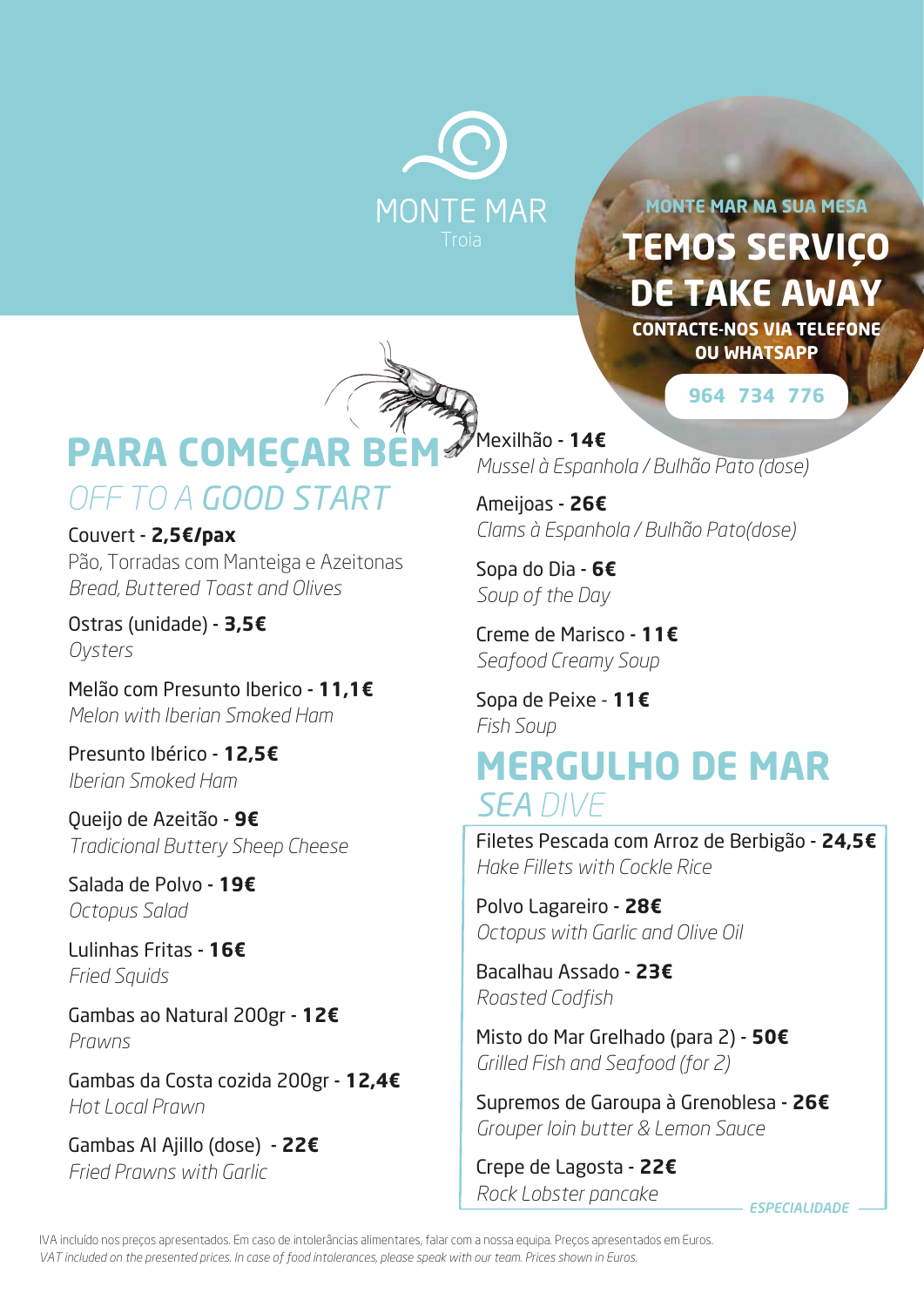Sardinhas - **16€**

*Sardines*

Lulas Grelhadas, Batata Frita e Bróculos - **21€** *Grilled Squid , French Fries and Broccoli*

Espetada de Lulas com Gambas - **22,20€**  *Squids and Prawns Kebab*

Lombo de Salmão Grelhado - **21€** *Grilled Salmon*

Gambas Grelhadas com arroz de alho - **23€** *Grilled Prawns with garlic rice*

Linguado - **29,6€** *Sole with following sauce* Meunier, Delícia, Frito com Acorda *"Meunier" or Banana or Fried with Pap of Bread*

Arroz de Marisco (para 2) - **64€** *Seafood Rice (for 2)*

Açorda de Marisco (para 2) - **64€** *Seafood Pap of Bread (for 2)*

### **PEIXE DO DIA** *FRESH FISH OF THE DAY*

Dourada - **68€**/ kg *Sea Bream* Robalo - **68€**/ kg *Sea Bass* Pregado - **68€**/ kg *Turbot*

Salmonetes - **72€**/ kg *Red Mullets*

Linguado - **72€**/ kg *Sole*

À Padeiro, Grelhado ou ao Sal *Oven, Grilled or Salt Roasted*



# **DO TALHO** *FROM THE BUTCHER*

Pica-pau do Lombo - **25€**

Bife do Lombo Grelhado - **26€** *Tenderloin Steak Grilled à La Creme / Pimenta Verde | à La Creme/ Green pepper*

Escalopes - **17,5€** *Shnitzel*

## **O COMPLEMENTO PERFEITO** *THE PERFECT SIDE PLATE*

Salada Mista *-* **5€** *Mixed Salad*

Legumes do dia *-* **5€** *Vegetables of the day*

Salada de Tomate *-* **5€** *Tomato Salad*

# MENU KIDS 16,00€

#### Sopa do Dia

*Soup of the Day* ESCOLHA *CHOOSE 1* 

Omelete Simples *Simple Omelette* Omelete Queijo

*Cheese omelette* Escalopes panados *Panned Shnitzel*

#### **Croquetes**

*Croquettes* Filetes de Pescada com arroz *Hake Fillets with Rice*

Sobremesa *Dessert*

\*Oferta de bebida (Água ou Refrigerante)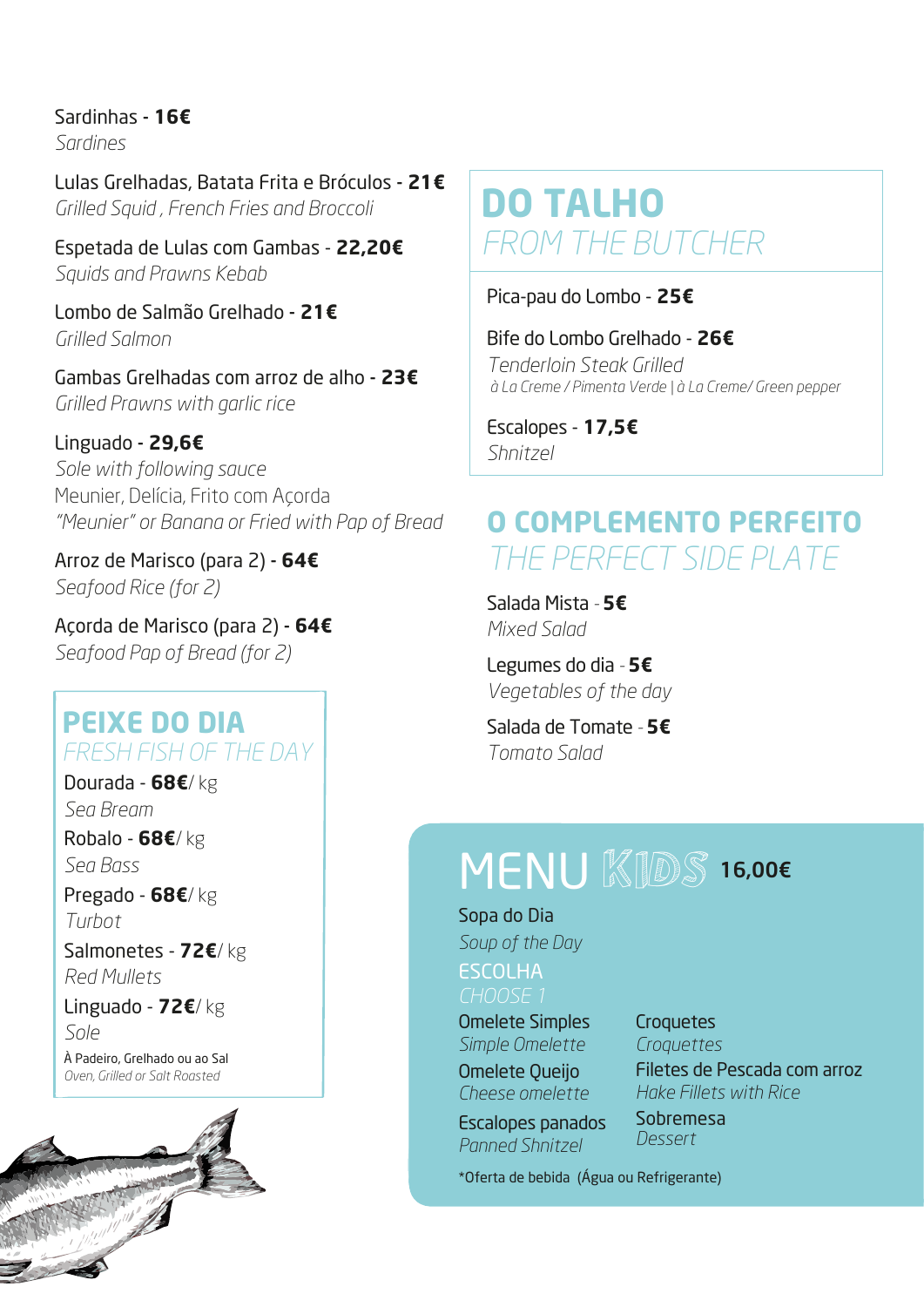



Salada de Fruta - **6€** *Fruit Salad*

Leite Creme - **5€** *Creme Brulée*

Mousse de Chocolate - **6€** *Chocolate Mousse*

Pralinê de Avelã **- 8€** *Hazelnut Pralinê*

Maça Assada - **6€** *Baked Apple*

Bolo de Chocolate - **6€** *Chocolate Cake*

Cheese Cake - **6€**

Gelado Santini (cada bola) - **4€** *Santini Ice Cream (each scoop)*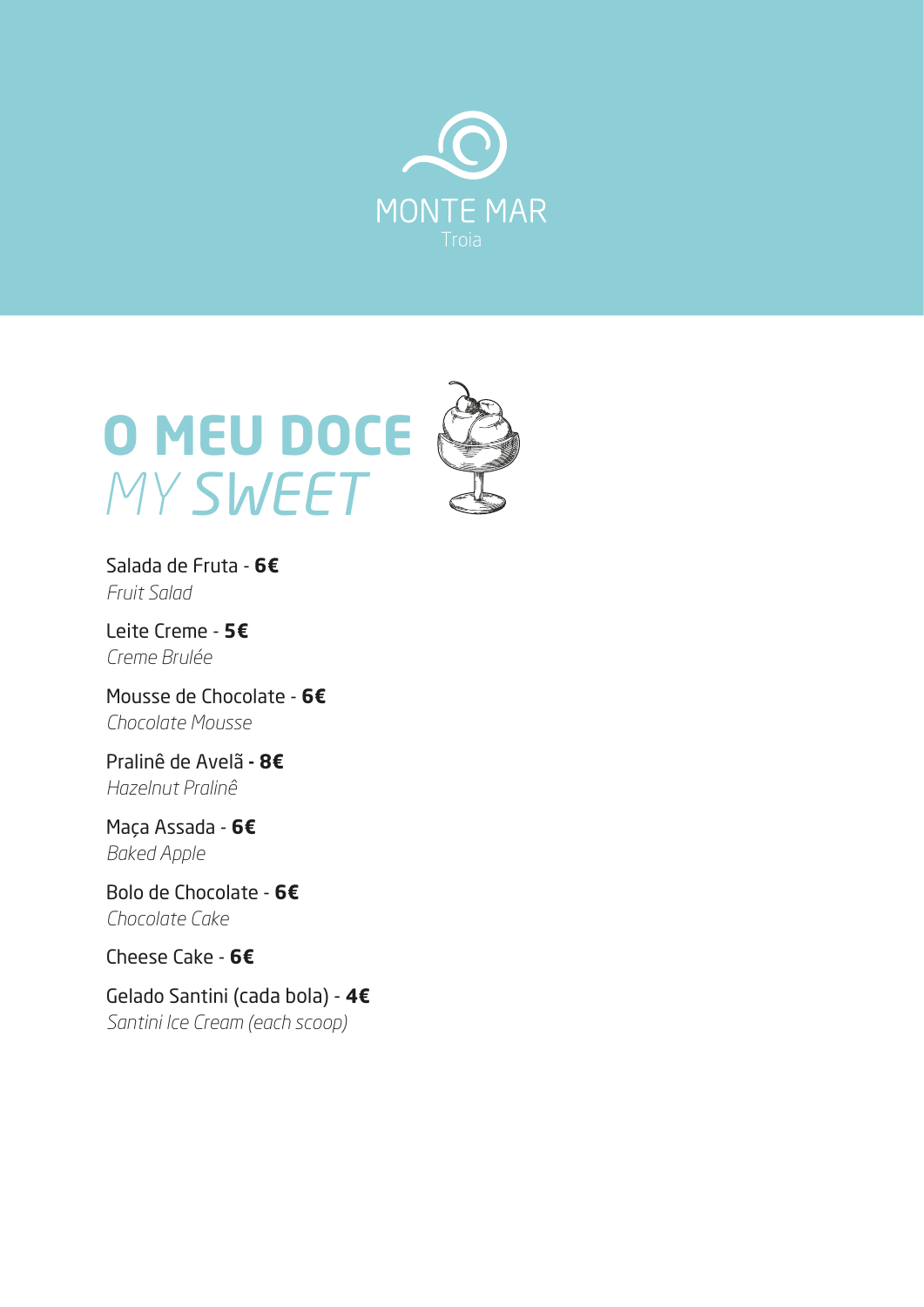

# **VINHOS** *WINES*



Muros antigos Alvarinho **- 26,4€** Muros de Melgaço **- 35,4€** San Joanne Terroir Mineral **- 18€**

# **VINHO** *BRANCO*

Carm Rabigato | Douro **- 19€** Redoma Branco | Douro **- 35,4€** II Terroir Branco | Douro **- 25€** Adega Mãe Chardonnay | Lisboa **- 21,6€** Invisivel | Alentejo **- 21,6€** Vinha da Ervideira | Alentejo **- 21,6€** Quinta do Ventozelo Viosinho | Douro **- 21,6€** Vegia Vinha de Santa Ana | Dão **- 21,6€** Dialogo | Douro **- 21,6€** Qta Marias Encruzado | Dão **- 29,1€** Conde Vimioso | Lisboa **- 19,8€**



Casa Amarela | Douro **- 21,6€** D. Francisca Vinhas Velhas - Douro **- 31€** Zagalos Reseva | Alentejo **- 21,6€** Herdade do Arrepiado | Alentejo **- 21,6€** Quinta das Marias Touriga Nacional | Dão **- 38,1€** Dialogo | Douro **- 21,6€** Conde Vimioso | Lisboa **- 19,8€**

# **VINHO** *ROSÉ*

Conde Vimioso Rosé | Lisboa **- 21,6€** Redoma Rosé | Douro **- 26,9€** Casa Amarela Rosé | Douro **- 21,6€**

## **ESPUMANTES** *SPARKLING WINES*

Espumante Quinta das Bageiras Bruto **- 18€** *Quinta das Bageiras Sparkling Wine*

Espumante Hibernus Premier Brut **- 28€**